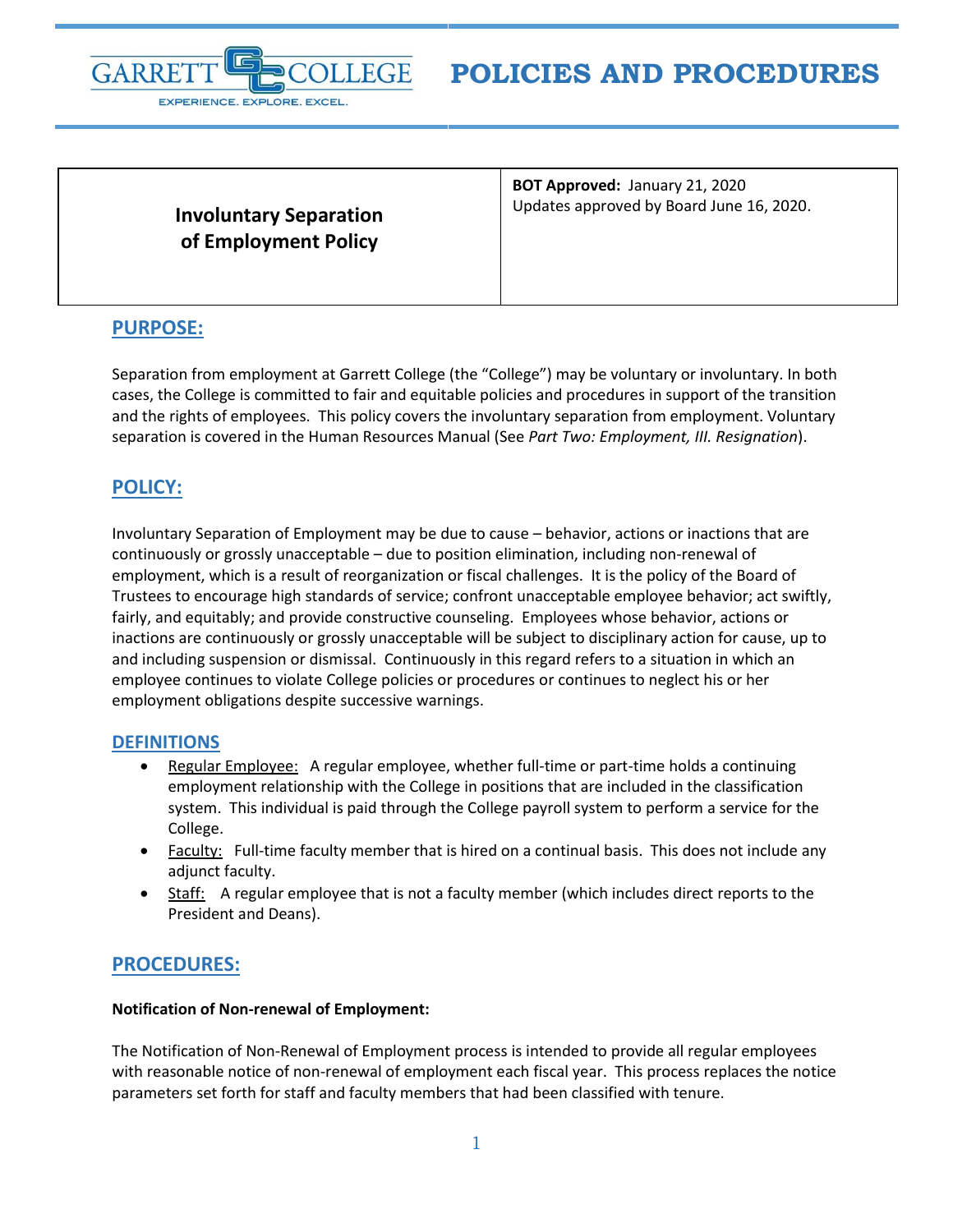

Contracts and payroll authorizations for regular employees are issued at the beginning of each fiscal year. This process provides the parameters for reasonable notification to employees if the college does not intend to renew their contract or pay authorization in the upcoming fiscal year.

Any regular employee will be given the following notification of non-renewal of their employment relationship with Garrett College for any reasons unless the College is ending the employment relationship immediately for cause due to behavior, actions or inactions that are continuously or grossly unacceptable.

| <b>Employee Classification</b> | <b>Notification Parameters</b> | <b>Status through FY End</b>                                         |
|--------------------------------|--------------------------------|----------------------------------------------------------------------|
| Faculty                        | October 1 of current FY        | Work out contract to the end of the spring                           |
|                                |                                | semester                                                             |
| Staff                          |                                | 90 days before end of current   Paid through June 30 with applicable |
|                                | <b>FY</b>                      | benefits; the employee is not required to                            |
|                                |                                | work past notification date.                                         |

If a faculty employee fails to work out the rest of their contract to the end of the spring semester, the employment relationship will end. No further compensation or benefits will be paid.

In an effort to streamline operations, letters of intent will no longer be sent to regular employees for the next fiscal year. If a regular employee does not receive notice of non-renewal in the time frame per this process, their continued employment into the next fiscal year is assumed.

### **Notification of Position Elimination:**

The College may find it necessary to eliminate regular positions due to budgetary and fiscal challenges at any point during a fiscal year. The Notification of Involuntary Separation of Employment process due to position elimination is intended to provide all regular employees with reasonable notice in the event their position is eliminated during a given fiscal year. This process replaces the notice parameters set forth for staff and faculty members that had been classified with tenure.

Any regular employee will be given the following notification of involuntary separation of employment due to position elimination:

| <b>Employee Classification</b> | <b>Notification Parameters</b>                                   | <b>Status through FY End</b>                                                                                        |
|--------------------------------|------------------------------------------------------------------|---------------------------------------------------------------------------------------------------------------------|
| Faculty                        | October 1 of current FY to take<br>effect after Fall Semester    | Work out contract to the end of the fall<br>semester; with salary and benefits<br>through the end of February*      |
|                                | February 1 of current FY to take<br>effect after Spring Semester | Work out contract to the end of the<br>spring semester; with salary and<br>benefits through the end of fiscal year* |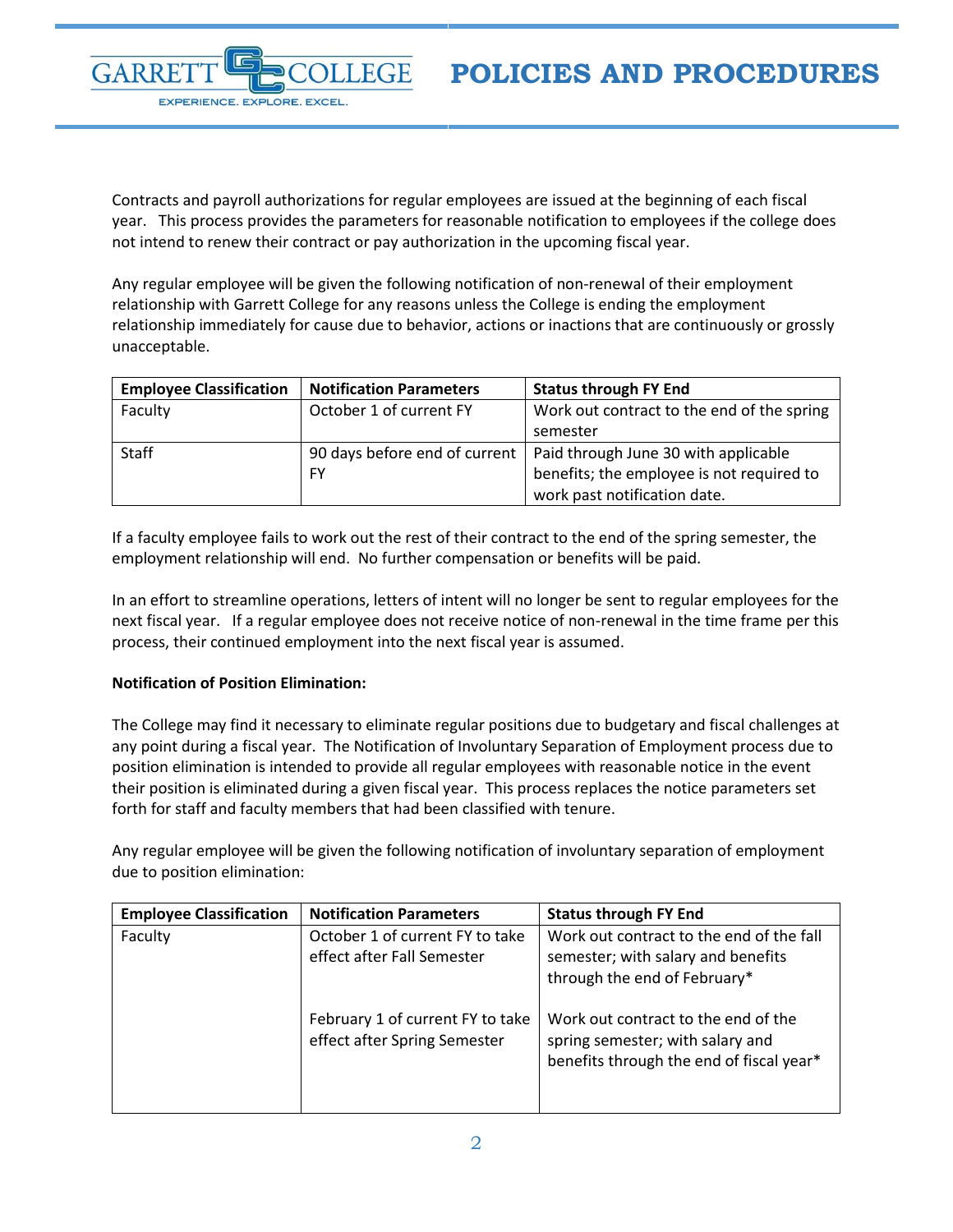

| <b>Staff</b> | 60 days' notice | Paid for 60 days from date of<br>notification with applicable benefits; the<br>employee is not required to work past<br>notification date. |
|--------------|-----------------|--------------------------------------------------------------------------------------------------------------------------------------------|
|              |                 |                                                                                                                                            |

**\* The ability to eliminate faculty positions between fall and spring semesters is a direct response to the coronavirus pandemic and associated economic implications. This specific section of the policy will be reviewed by the Board of Trustees at such time as the fiscal impact of the coronavirus pandemic has been addressed, but no later than the October 2021 Board of Trustees meeting.**

If a faculty employee fails to work out the rest of their contract to the end of the spring semester, the employment relationship will end. No further compensation or benefits will be paid.

There is no appeal process if an employee's position is eliminated.

#### **Disciplinary Action:**

Disciplinary action taken by supervisors should be timely and progressive, including, but not limited to, a warning, reprimand, or suspension prior to dismissal. However, in certain cases it may be impractical to give warnings, such as when the employee's behavior is of so grave a nature that a first occasion violation is cause for a recommendation for the employee's discharge.

Disciplinary action may always be taken against an employee, when warranted, regardless of whether the employee may have a satisfactory performance rating or regardless of the lack of previous disciplinary actions against the employee.

Disciplinary Action Process:

The process by which suspension and dismissal decisions are made is confidential to the employee, the supervisor, the respective Dean, the Director of Human Resources and any other individual directly involved. Reasons for these decisions are not made public, unless extraordinary circumstances require disclosure.

The supervisor of the employee to be dismissed meets with their direct supervisor along with their Dean. The supervisor presents the group with a letter confirming the reason for dismissal of the employee. The Dean reviews the letter with the Director of Human Resources. If both the Dean and the Director of Human Resources believe that there is just cause for dismissal, a meeting is held between the employee's supervisor, the supervisor's Dean, the Director of Human Resources, and the employee to be dismissed. The Dean explains the reason for the dismissal and gives the letter to the employee. The Director of Human Resources explains the next steps in the process.

In most cases, the employee to be dismissed will be placed on suspension with pay. In circumstances of gross misconduct, the employee may be placed on suspension without pay.